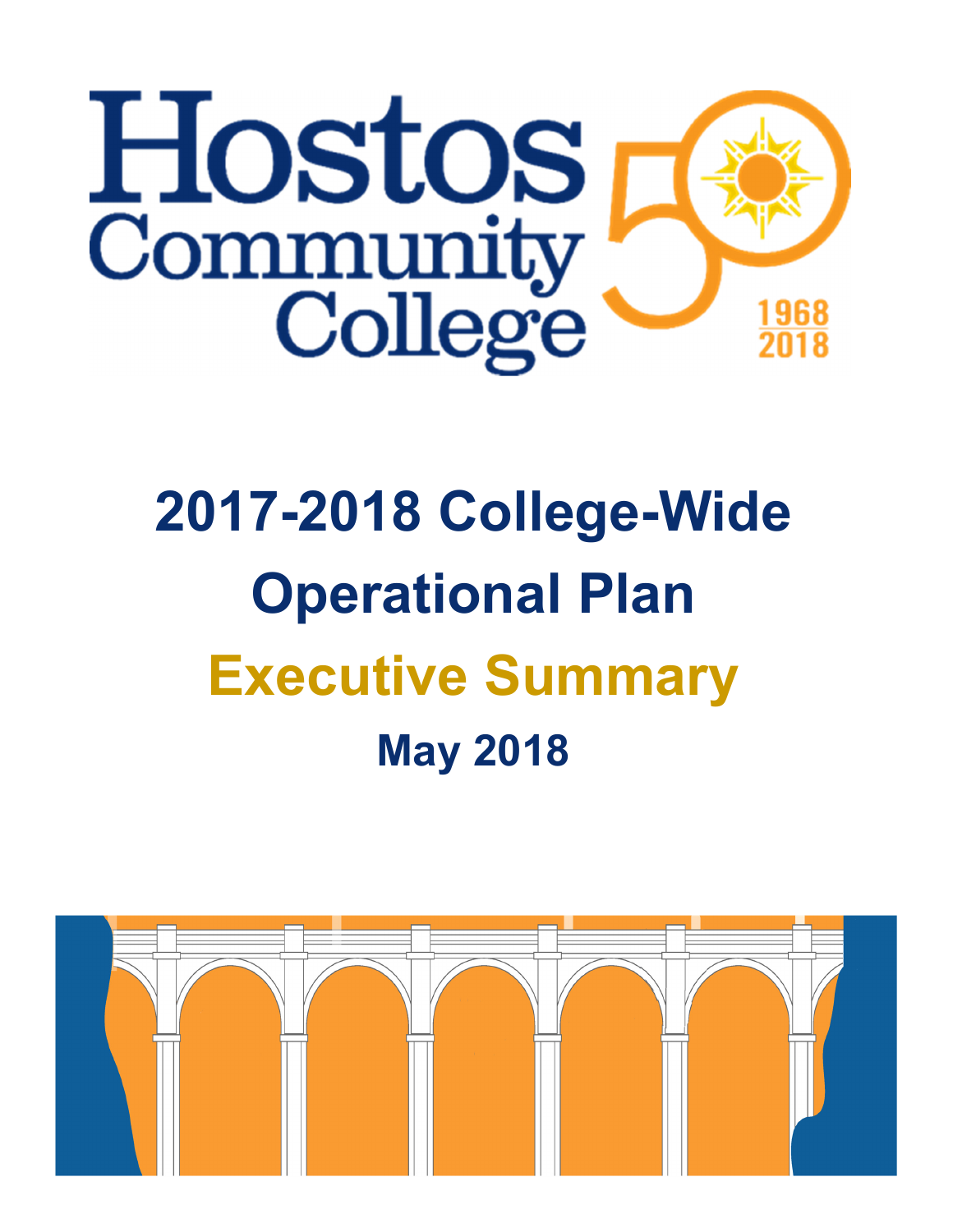

#### **2017-2018 College-Wide Operational Plan Executive Summary May 2018**

#### **Setting the Stage for Success: Year 1**

In 2017, Hostos committed itself to a five-year Strategic Plan developed through an inclusive process that engaged students, staff and faculty across the campus. As a result of the Open Forums, five structural underpinnings (cross-cutting commitments) **assessment**, **communication**, **community engagement**, **professional development**, and **systems alignment**—were identified to help facilitate student completion success. The Strategic Plan sets forth bold goals and reaffirms priorities that have guided the college since its inception. Year 1 has been an opportunity to set a foundation for these goals.

The 2017-2018 Operational Plan reflects the concrete activities undertaken over the past 12 months to move the needle on key indicators, and thereby better serve our students. Our students' journey to completion can be smoother if we acknowledge that at each phase of their educational journey, students face different challenges that require different types of support. Activities in the Operational Plan are organized by the Phases of students' experience at Hostos: **Pre-Enrolled Students**, **Entering Students**, **Continuing Students** and **Completing Students**.

The activities are informed by the Strategic Plan, and reflect priorities identified last year by the college community: **advisement** and **communication**. An emphasis was made on better articulation of processes in order that students, as well as faculty and staff, are able to see the big picture, and see how the work of various divisions and offices is coordinated and collaborative, particularly as it relates to advisement of new and continuing students.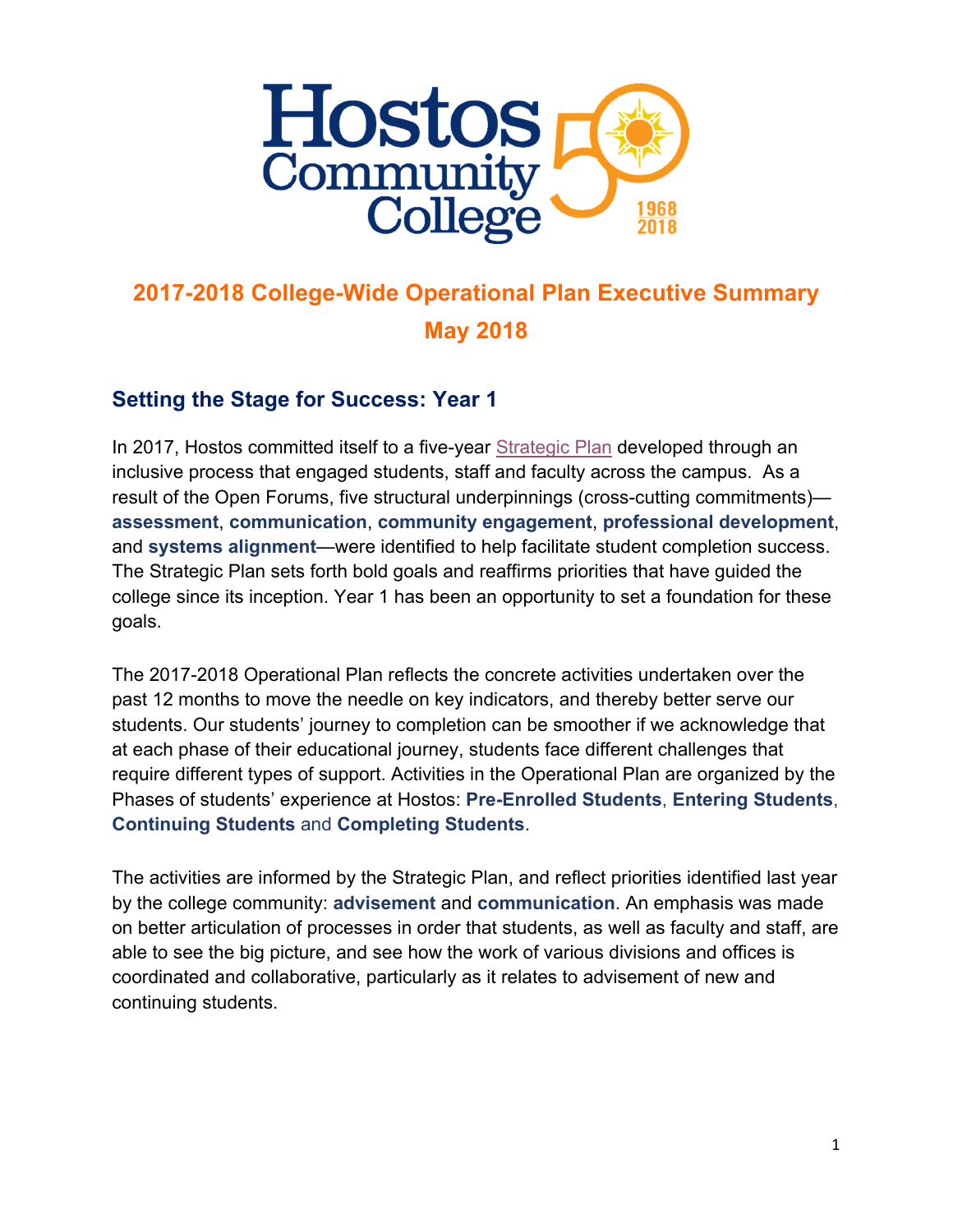Also in 2017, Hostos submitted its Periodic Review Report (PRR) to the Middle States Commission for Higher Education (MSCHE). MSCHE defines, maintains, and promotes educational excellence across institutions with diverse missions, student populations, and resources. The accreditation process ensures institutional accountability, selfappraisal, improvement, and innovation through peer review and the rigorous application of standards within the context of institutional mission.

The PRR required a great deal of thought, time, and energy to complete; the report fully satisfied the Commission's requirements. We received numerous commendations and no suggestions; therefore, you should all feel very proud of a job well done.

MSCHE requires us to align our Mission, Strategic Plan and Operational Plan. More than a requirement, however, this practice of returning to collectively identified priorities and goals keeps us focused, and provides valuable guideposts as we do our daily work in the service of the institution and our students. This daily work, driven by a commitment to continuous improvement, is presented in our 2017-2018 Operational Plan.

#### **Cornerstones of our 2017-2018 Operational Plan**

Numerous activities reflect a commitment to aligning **advisement** across offices and provide students with consistent, accurate guidance from enrollment through graduation:

- Office of Academic Affairs (OAA) worked with Student Development and Enrollment Management (SDEM) and Continuing Education and Workforce Development (CEWD) to create and share policies and processes to determine the best pathway for students, whether it is CUNY Start, College Discovery, ASAP, SSCU or Academic Advisement
- OAA created a Professional Academic Advisor Guide to be used to support professional development across divisions as well as advisor onboarding
- CEWD worked with the Office of Admissions and the Testing Office to engage and enroll late-admit students into Math and CUNY Start when appropriate
- As part of an aggressive Enrollment Plan, SSCU and ASAP are collaborating in new student orientations to ensure incoming students have a smooth transition to the college experience
- Faculty and staff from OAA and CEWD are working to identify alternative pathways and options for allied health students, including non-degree credentials and stackable credentials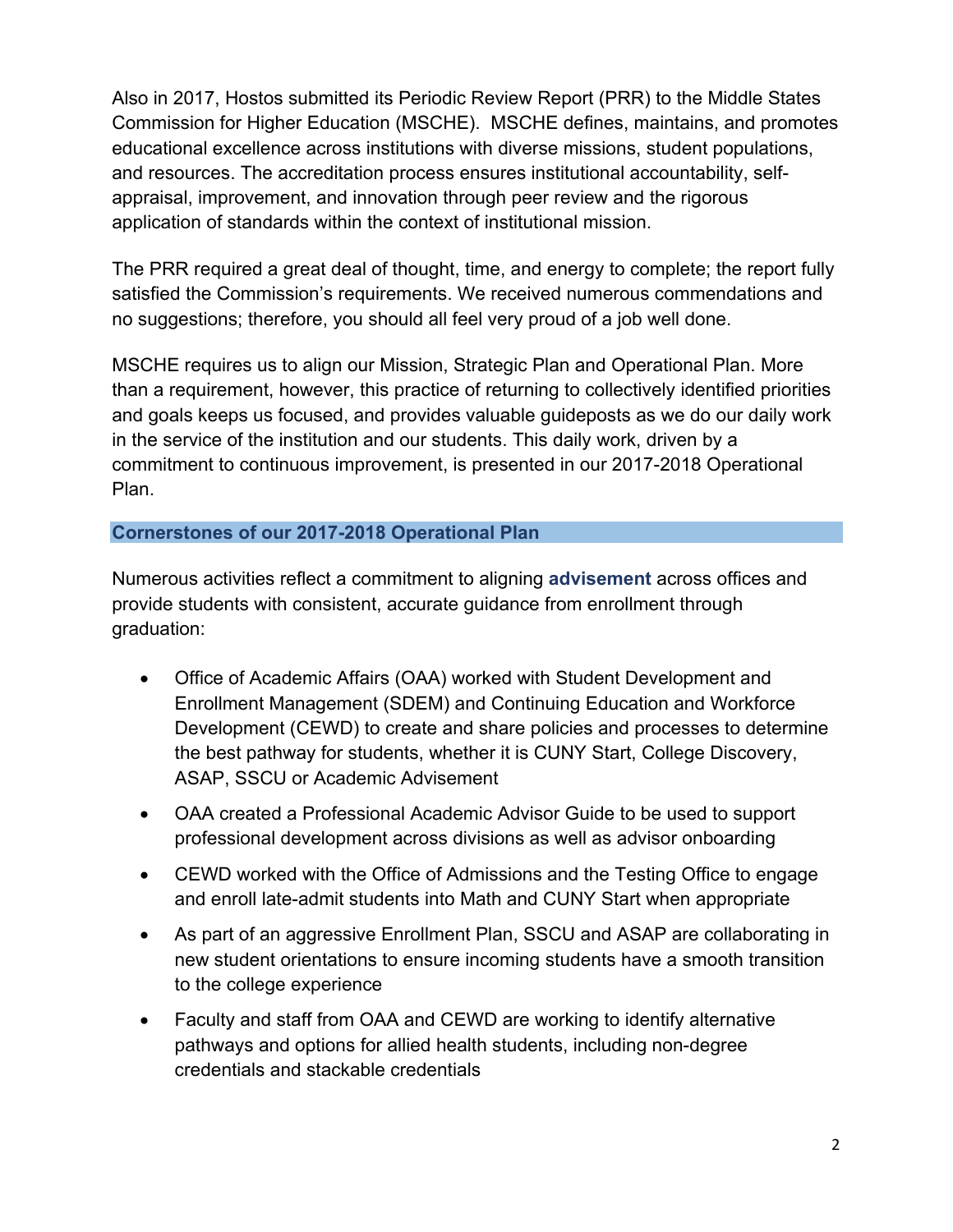**Communication** gaps were addressed by many activities, and ranged from initial outreach to ongoing support as students graduate, transfer to 4-year colleges and launch their careers. Together these efforts illustrate our commitment to providing clear and accessible information:

- The Bursar's Office reached out to first-time freshmen/new admits with an introductory message that included information about services, tuition rates, fees – following an acceptance notice from the college and a welcome letter from the President
- Institutional Advancement (IA) is developing a virtual reality tour of the campus to augment in-person recruitment events and to support digital recruitment efforts
- SDEM created an Enrollment Communication Plan using Hobsons Connect
- OAA will create a roadmap to guide students entering the college in collaboration with SDEM and CEWD
- Administration and Finance (A&F) will create a financial aid timeline infographic to inform students about the limitation of TAP and Pell grants

In addition to the specific priorities that focused our efforts in 2017-2018, notable advances were made in key areas that demonstrate how our commitment to continuous improvement supports student success:

#### **Accelerating developmental education**

In AY2017-2018, 71% of students enrolled in a developmental education English class enrolled in a co-requisite class in which they have the opportunity to earn college credits while addressing their developmental needs. For students in need of development education in math, 21% enrolled in a co-requisite class; this number will be scaled up next year. This innovative approach to math developmental education enables any non-STEM student with a gap in elementary algebra skills to bypass MAT 20 and take college-level statistics with supports.

#### **Using technology**

The use of technology platforms in the service of improved student outcomes is a trend we will continue to emphasize. Technology like Succeed@Hostos/Starfish and Hobsons Connect, along with Sharepoint and eLumen, have the ability to support cross-divisional activities and help us track our progress. It is incumbent upon us to use these tools to increase effectiveness and accountability. The Operational Plan process itself was supported by the development of HOOPS (Hostos Online Operational Plan System), a platform that linked individual activities to Strategic Plan goals and cross-cutting commitments.

#### We continue to collaborate and celebrate in our 50<sup>th</sup> Anniversary

As we work towards achieving the goals included in our 2017-2018 Operational Plan, we all play a role in facilitating student completion. Thank you for doing your part.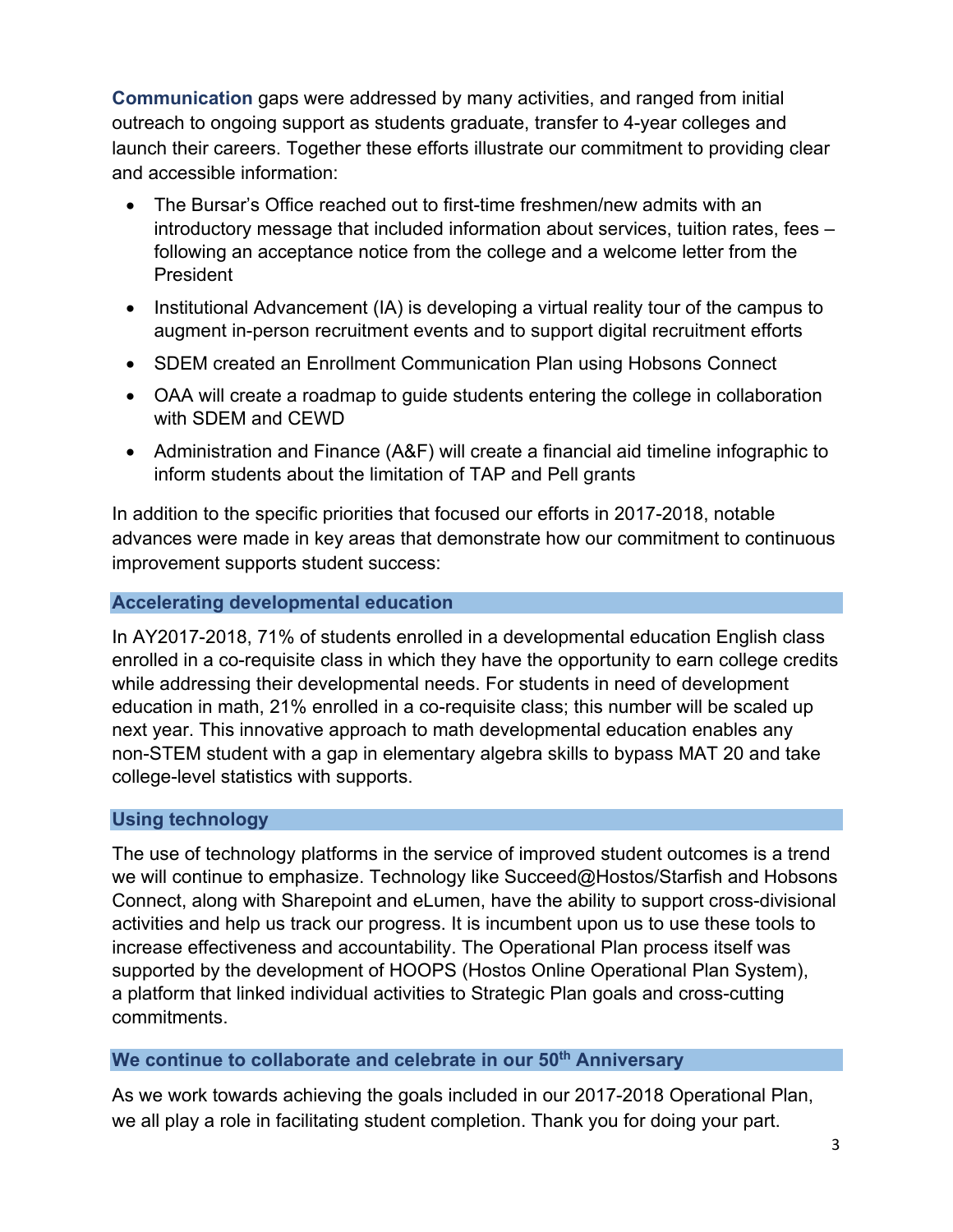| <b>Division</b>            | <b>Priority</b>                                                             | <b>Activity/Description</b>                                                                                                                                   | <b>Spanning Priority Relevance</b>                                                                                                  | <b>Baseline</b>                                                                                                                                                                                                                                                                                 | <b>Target</b>                                                                                          |
|----------------------------|-----------------------------------------------------------------------------|---------------------------------------------------------------------------------------------------------------------------------------------------------------|-------------------------------------------------------------------------------------------------------------------------------------|-------------------------------------------------------------------------------------------------------------------------------------------------------------------------------------------------------------------------------------------------------------------------------------------------|--------------------------------------------------------------------------------------------------------|
| <b>Academic Affairs</b>    | Accelerate Application to<br>Registration Process*                          | Work with SDEM and CEWD to create a<br>roadmap of "Entry to College" to help<br>effectively                                                                   |                                                                                                                                     |                                                                                                                                                                                                                                                                                                 | Create roadmap                                                                                         |
|                            |                                                                             |                                                                                                                                                               | Offices work together to best serve<br>students                                                                                     |                                                                                                                                                                                                                                                                                                 |                                                                                                        |
|                            |                                                                             | Work with SDEM and CEWD to create and<br>share policies and processes to determine<br>Start, College Discovery, ASAP, SSCU or<br>Academic Advisement          | Create clear paths for students and all                                                                                             | There is no                                                                                                                                                                                                                                                                                     | Develop clear<br>pathway                                                                               |
|                            |                                                                             |                                                                                                                                                               | Offices work together to best serve<br>students                                                                                     |                                                                                                                                                                                                                                                                                                 |                                                                                                        |
|                            | <b>Clearly Communicate</b><br>GenEd/Degree & Certificate<br>Career Options* | Update curriculum that accurately reflects all<br>update degree program websites to include<br>program learning goals, curricular plans and<br>career options |                                                                                                                                     | $\Omega$                                                                                                                                                                                                                                                                                        | I0.                                                                                                    |
| Administration and Finance | Accelerate Application to                                                   | message that includes information on<br>services, tuition rates, fees, etc. following<br>admission to the college                                             |                                                                                                                                     |                                                                                                                                                                                                                                                                                                 | Message sent to<br>all admitted<br>students                                                            |
|                            |                                                                             | Completion Requirements and<br>Registration Process*                                                                                                          | students and staff navigate the pathway more<br>dev ed changes. Update pre and co reqs and<br>Bursar's Office sends an introduction | advisors /offices providing consistent<br>and accurate information; streamline<br>communication to students<br>advisors/offices providing consistent<br>best pathway for students, whether it is CUNY information and best pathway<br>Provide correct information on<br>curriculum requirements | Creating clear paths for students and all There is no<br>roadmap<br>baseline<br>No existing<br>message |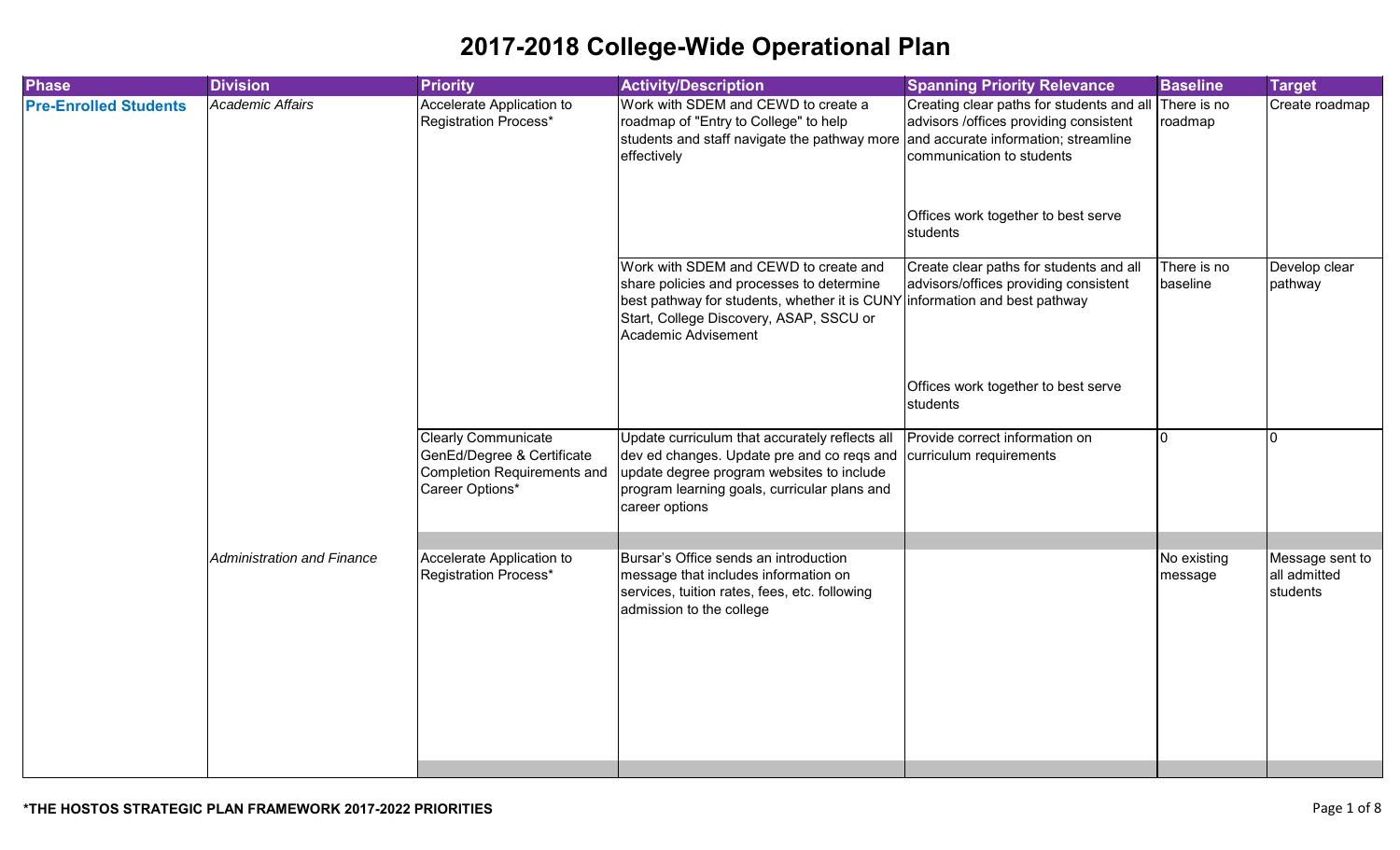| <b>Phase</b>                 | <b>Division</b>                                          | <b>Priority</b>                                                                                                               | <b>Activity/Description</b>                                                                                                                                                                                         | <b>Spanning Priority Relevance</b> | <b>Baseline</b> | <b>Target</b>           |
|------------------------------|----------------------------------------------------------|-------------------------------------------------------------------------------------------------------------------------------|---------------------------------------------------------------------------------------------------------------------------------------------------------------------------------------------------------------------|------------------------------------|-----------------|-------------------------|
| <b>Pre-Enrolled Students</b> | Continuing Education and<br><b>Workforce Development</b> | <b>Clearly Communicate</b><br>GenEd/Degree & Certificate<br>Completion Requirements and<br>Career Options*                    | Pilot a credit articulation pathway for a cohort<br>of Allied Health Career Pipeline Program<br>graduates from the Community Health<br>Worker Certificate Program to the College's<br>Aging & Health Studies Degree |                                    |                 | 10                      |
|                              |                                                          | Increase Student Success in<br>Pre-Enrollment Offerings                                                                       | Increase the enrollment target for summer<br>Math Start from 75 to 100 to serve a larger<br>pool of students with developmental math<br>needs prior to their first semester of credit<br>coursework                 |                                    | 75              | 100                     |
|                              |                                                          |                                                                                                                               | Work with the Office of Admissions and the<br>Testing Center to engage and enroll late-<br>admit students into Math and CUNY Start<br>when appropriate                                                              |                                    | 25%             | 35%                     |
|                              | <b>Institutional Advancement</b>                         | Accelerate Application to<br><b>Registration Process*</b>                                                                     | Undertake a research-based marketing<br>campaign focused on driving Fall 2018<br>enrollment by advertising on MTA bus routes<br>through key Bronx neighborhoods. Track<br>effectiveness by QR Code and URL          |                                    | ı٥              | Campaign<br>Implemented |
|                              |                                                          | <b>Clearly Communicate</b><br>GenEd/Degree & Certificate<br><b>Completion Requirements and</b><br>Career Options*             | Communications/Alumni/Community<br>Relations collaborate with Strive4 Success to<br>distribute advisement information throughout<br>the community                                                                   |                                    | l N             | n                       |
|                              |                                                          | <b>Support College Readiness</b><br>through Community<br>Organization, High School<br>Partnerships, and Alumni<br>Engagement* | Develop a virtual reality tour of the campus to<br>augment in-person recruitment events.<br>Support digital outreach/recruitment efforts to<br>track data in the future                                             |                                    | n               | Completed<br>Resource   |
|                              |                                                          |                                                                                                                               |                                                                                                                                                                                                                     |                                    |                 |                         |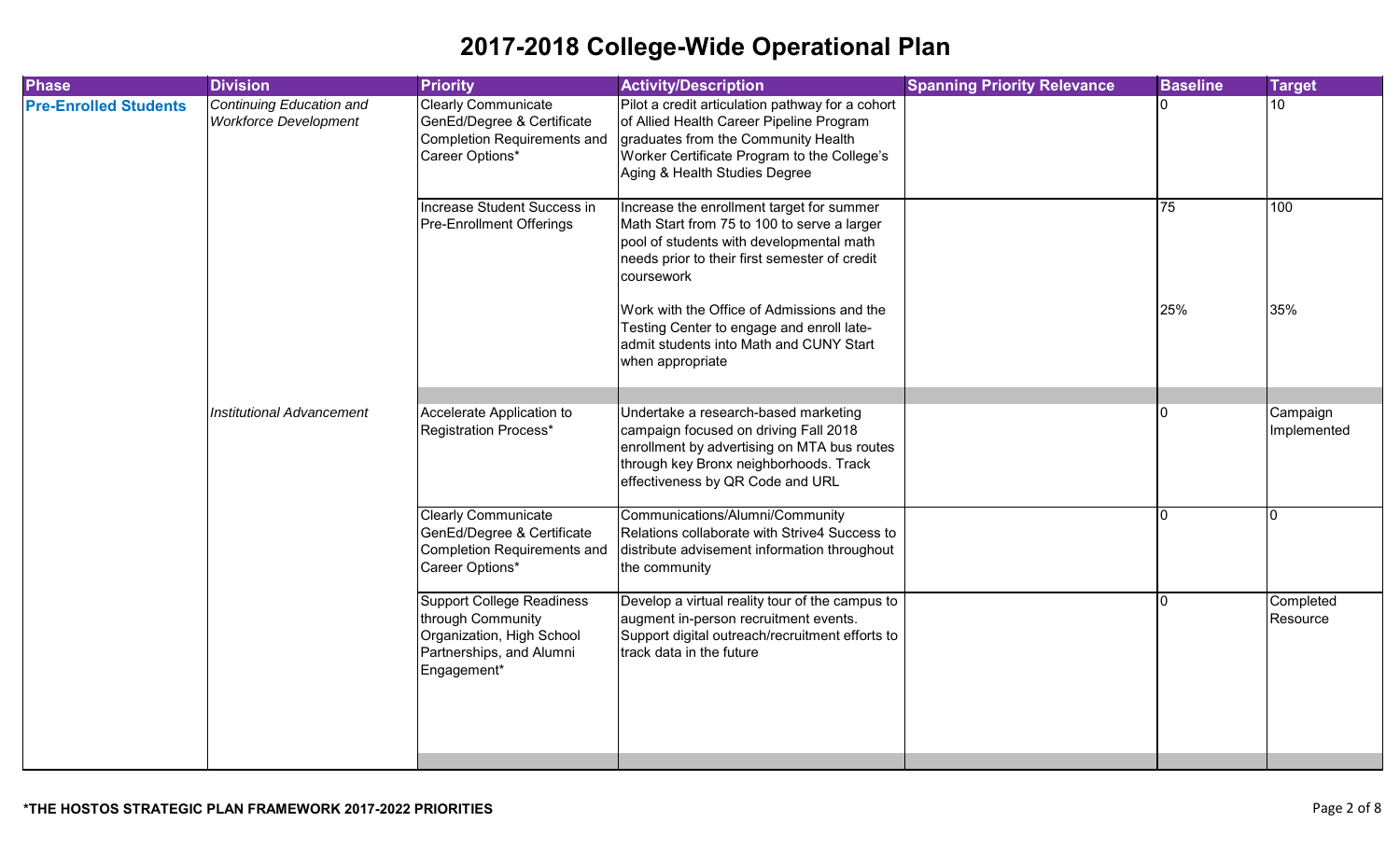| <b>Phase</b>                 | <b>Division</b>                                                | <b>Priority</b>                                                                                                               | <b>Activity/Description</b>                                                                                                 | <b>Spanning Priority Relevance</b>                                                                                         | <b>Baseline</b> | <b>Target</b>                   |
|------------------------------|----------------------------------------------------------------|-------------------------------------------------------------------------------------------------------------------------------|-----------------------------------------------------------------------------------------------------------------------------|----------------------------------------------------------------------------------------------------------------------------|-----------------|---------------------------------|
| <b>Pre-Enrolled Students</b> | <b>Student Development and</b><br><b>Enrollment Management</b> | Accelerate Application to<br><b>Registration Process*</b>                                                                     | Create an Enrollment Communication Plan<br>using Hobsons Connect                                                            | Create a clear and streamlined<br>communication path for students                                                          | 10              | Plan created and<br>implemented |
|                              |                                                                |                                                                                                                               |                                                                                                                             | Key staff of the selected enrollment<br>units will be trained in Hobsons Connect                                           |                 |                                 |
|                              |                                                                |                                                                                                                               | Create an Enrollment Communication Plan<br>using Hobsons Connect                                                            | Work with SDEM enrollment units to<br>streamline methods of communications                                                 |                 |                                 |
|                              |                                                                |                                                                                                                               | Develop an online testing prep-workshop                                                                                     | Assess if the workshops help increase<br>the student testing pass rate                                                     |                 | Workshop online<br>completed    |
|                              |                                                                |                                                                                                                               |                                                                                                                             | Provide clear communication to<br>accepted students on workshops and<br>test dates availability via Hobsons<br>Connect     |                 |                                 |
|                              |                                                                |                                                                                                                               |                                                                                                                             | Working with other units to best serve<br>incoming students                                                                |                 |                                 |
|                              |                                                                |                                                                                                                               | Restructure the Admission Seminars to<br>include a testing information component                                            | How many students test after attending 0<br>the seminar? Survey student during the<br>seminar to better assist their needs |                 | Seminar is<br>restructured      |
|                              |                                                                |                                                                                                                               |                                                                                                                             | Align systems communication using<br><b>Hobsons Connect</b>                                                                |                 |                                 |
|                              |                                                                |                                                                                                                               |                                                                                                                             | Work with the Testing Office to ensure<br>the information provided is accurate                                             |                 |                                 |
|                              |                                                                | <b>Support College Readiness</b><br>through Community<br>Organization, High School<br>Partnerships, and Alumni<br>Engagement* | Organize an Annual ARC Informational<br>Transition Night for local high school<br>guidance counselors, parents and students | Provide clear information on academic<br>resource services offered at the college                                          |                 | <b>ARC</b> event<br>organized   |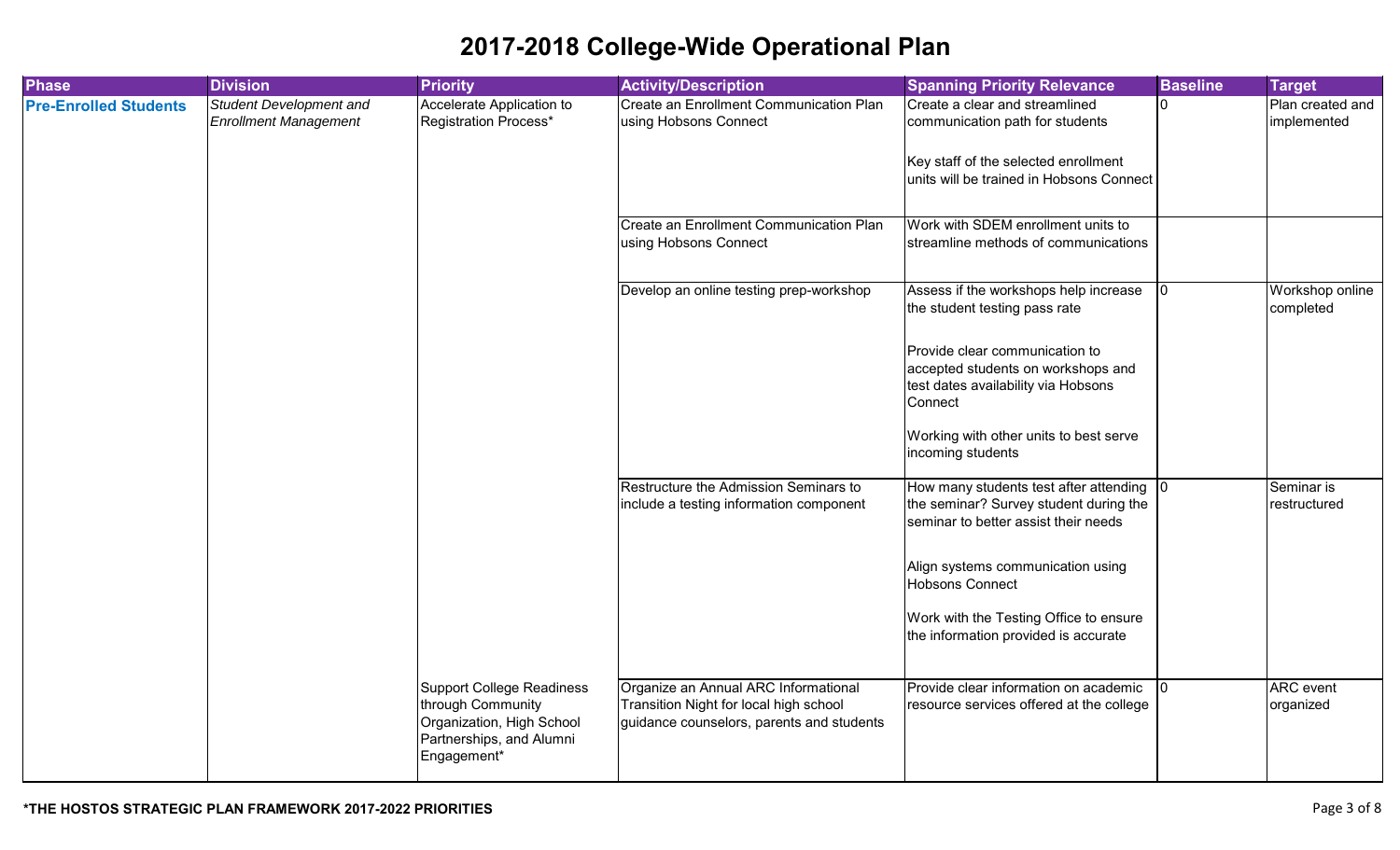| <b>Phase</b>             | <b>Division</b>            | <b>Priority</b>                                        | <b>Activity/Description</b>                                                                                                                                                     | <b>Spanning Priority Relevance</b>                                                                                                                                                                              | <b>Baseline</b>                        | <b>Target</b>                   |
|--------------------------|----------------------------|--------------------------------------------------------|---------------------------------------------------------------------------------------------------------------------------------------------------------------------------------|-----------------------------------------------------------------------------------------------------------------------------------------------------------------------------------------------------------------|----------------------------------------|---------------------------------|
|                          |                            |                                                        |                                                                                                                                                                                 |                                                                                                                                                                                                                 |                                        |                                 |
| <b>Entering Students</b> | <b>Academic Affairs</b>    | Provide Clear Roadmap for all<br>Liberal Arts Students | Develop program learning outcomes and<br>update the program description for Liberal<br>Arts degree                                                                              | Ability to assess program once have<br><b>PLOs</b>                                                                                                                                                              | No PLOs and<br>outdated<br>description | PLOs and new<br>description     |
|                          |                            |                                                        | Include Peer Leaders in most First-Year<br>Seminar classes for Liberal Arts Students                                                                                            | Peer leaders "give back" to their college; There were no<br>leaders help connect first-year students<br>to the rest of the college community (i.e.<br>relationships with fellow students,<br>faculty and staff) | PLs last year                          | Implement PLs in<br>60% of FYS  |
|                          |                            | for All Incoming, Transfer, and<br>Target Populations* | Strengthen Student Advisement Create Professional Academic Advisor Guide<br>to be used to support professional<br>development across divisions as well as<br>advisor onboarding | Advances the professionalism of our<br>advisors through connections with other<br>advisement offices and access to<br>national organizational standards<br>Aligns professional development for all              | There is no<br>existing<br>document    | Develop Guide<br>and distribute |
|                          |                            |                                                        |                                                                                                                                                                                 | advisors                                                                                                                                                                                                        |                                        |                                 |
|                          |                            |                                                        | Develop an advisement webpage that<br>provides processes and information for all<br>students and advisors                                                                       | Provides clear communication of<br>policies, practices and updated<br>information related to advisement                                                                                                         | There is no<br>common website website  | Develop common                  |
|                          |                            |                                                        |                                                                                                                                                                                 | Provides clear process for student<br>referral across divisions                                                                                                                                                 |                                        |                                 |
|                          | Administration and Finance | for All Incoming, Transfer, and<br>Target Populations* | Strengthen Student Advisement Create a financial aid timeline infographic to<br>educate students about the limitations of<br><b>TAP/Pell</b>                                    | Provides clearer information to students No existing<br>from onset of relationship with college                                                                                                                 | infographic                            | Infographic<br>completed        |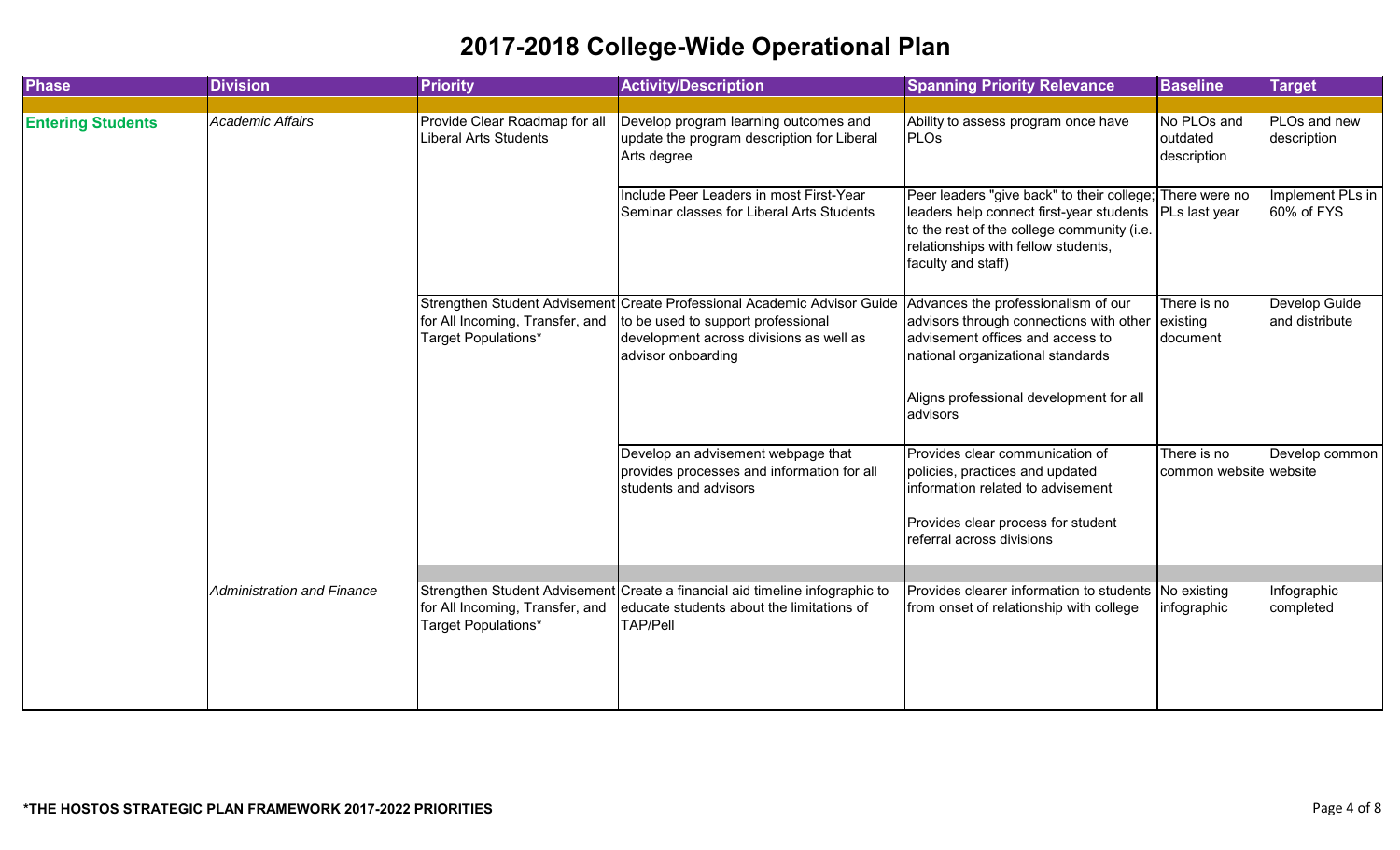| <b>Phase</b>             | <b>Division</b>                                          | <b>Priority</b>                                               | <b>Activity/Description</b>                                                                                                                                                        | <b>Spanning Priority Relevance</b>                                                                                                                                                                                                                             | <b>Baseline</b> | <b>Target</b>                               |
|--------------------------|----------------------------------------------------------|---------------------------------------------------------------|------------------------------------------------------------------------------------------------------------------------------------------------------------------------------------|----------------------------------------------------------------------------------------------------------------------------------------------------------------------------------------------------------------------------------------------------------------|-----------------|---------------------------------------------|
| <b>Entering Students</b> | Continuing Education and<br><b>Workforce Development</b> | for All Incoming, Transfer, and<br>Target Populations*        | Strengthen Student Advisement Work with OAA and SDEM to train faculty and<br>staff to use Career Service's Hostos Career<br>Coach, an online career and degree<br>exploration tool |                                                                                                                                                                                                                                                                | 10 <sup>°</sup> | $\overline{30}$                             |
|                          | <b>Institutional Advancement</b>                         | Provide Clear Roadmap for all<br><b>Liberal Arts Students</b> | Work with OAA to develop a schedule for the<br>design and production of degree maps in<br>multi-media formats. Schedule for design<br>and production of degree maps                |                                                                                                                                                                                                                                                                |                 |                                             |
|                          |                                                          | for All Incoming, Transfer, and<br>Target Populations*        | Strengthen Student Advisement Support branding material and distribution via<br>media platforms                                                                                    |                                                                                                                                                                                                                                                                |                 |                                             |
|                          |                                                          |                                                               | Distribute literature and do presentations at<br><b>CBOs</b>                                                                                                                       |                                                                                                                                                                                                                                                                |                 |                                             |
|                          |                                                          |                                                               | Create a "Know Your Advisor" Campaign;<br>cross-divisional collaboration                                                                                                           |                                                                                                                                                                                                                                                                |                 | Creation of<br>campaign and<br>distribution |
|                          |                                                          |                                                               |                                                                                                                                                                                    |                                                                                                                                                                                                                                                                |                 |                                             |
|                          | Student Development and<br><b>Enrollment Management</b>  | for All Incoming, Transfer, and<br>Target Populations*        | Strengthen Student Advisement SSCU and ASAP will collaborate in new<br>student orientations to ensure incoming<br>students a smooth transition to the college<br>experience        | Assess the overall experience through a 0<br>3-question survey. Assess Registration<br>outcome after the Student Success<br>Orientation (SSO) event and make any<br>additional outreach to ensure<br>registration process is complete for<br>each SSCU student |                 | 10 Orientations                             |
|                          |                                                          |                                                               |                                                                                                                                                                                    | Communicate with new students using<br>Hobsons Connect                                                                                                                                                                                                         |                 |                                             |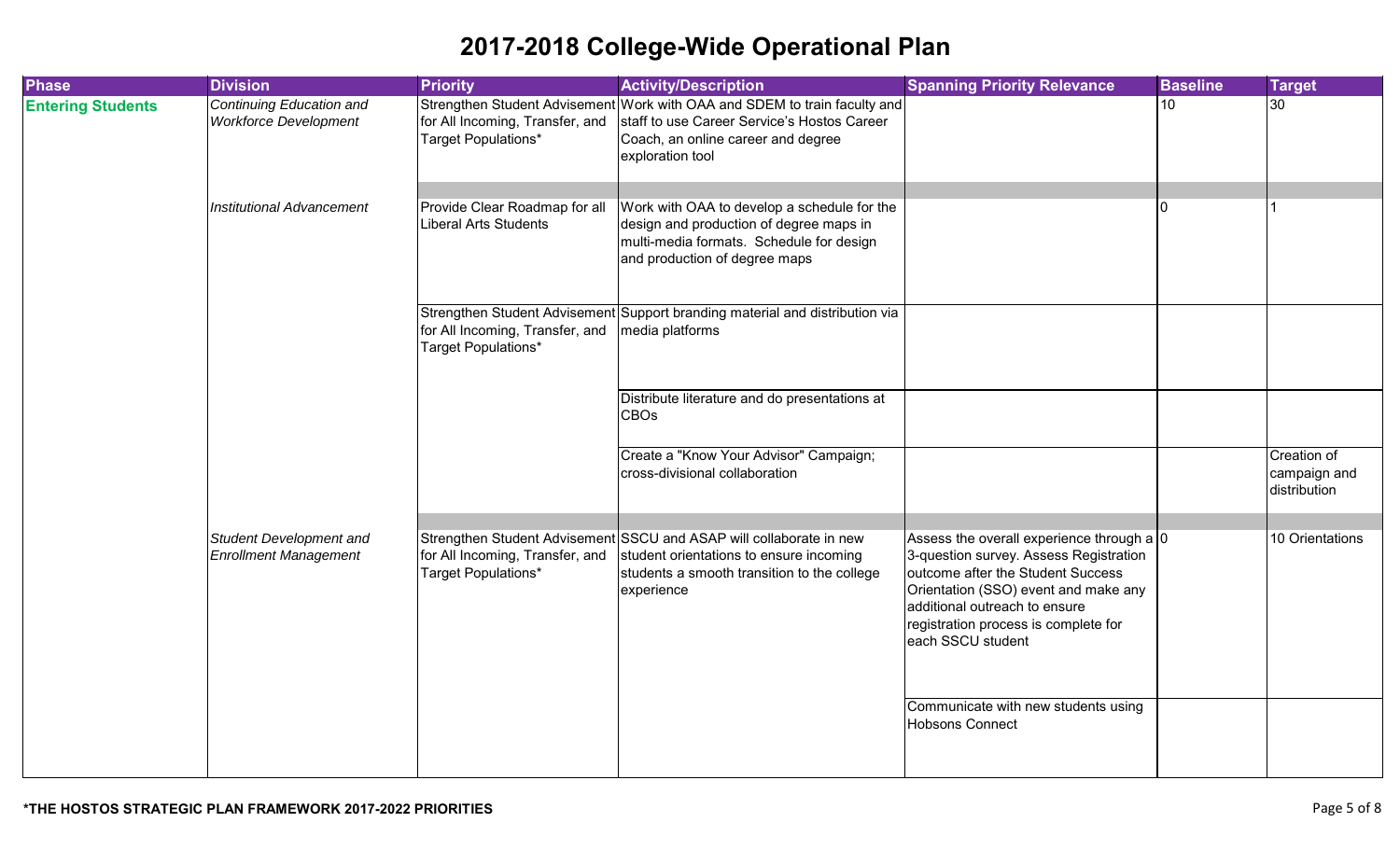| <b>Phase</b>               | <b>Division</b>                                          | <b>Priority</b>                                        | <b>Activity/Description</b>                                                                                                                                                                             | <b>Spanning Priority Relevance</b>                                                                                                                          | <b>Baseline</b>                | <b>Target</b>                                   |
|----------------------------|----------------------------------------------------------|--------------------------------------------------------|---------------------------------------------------------------------------------------------------------------------------------------------------------------------------------------------------------|-------------------------------------------------------------------------------------------------------------------------------------------------------------|--------------------------------|-------------------------------------------------|
| <b>Continuing Students</b> | Academic Affairs                                         | <b>Clearly Communicate</b><br>Graduation Requirements* | Provide alternative pathways and options for<br>allied health students                                                                                                                                  | Assess where allied health students are<br>being "lost"<br>Communicate alternative pathways                                                                 |                                |                                                 |
|                            |                                                          | Strengthen Outcomes of<br><b>Gateway Courses</b>       | Implement the use of common assignments<br>and rubrics in eLumen to assess course and<br>program-level outcomes                                                                                         | Implement earlier assessment of<br>students' progress in courses                                                                                            | There are no<br>assignments    | Develop and<br>implement use                    |
|                            |                                                          |                                                        |                                                                                                                                                                                                         | PD for faculty is needed on course and<br>program assessment and on the use of<br>eLumen                                                                    |                                |                                                 |
|                            |                                                          |                                                        | Provide focused faculty PD. Topics:<br>withdrawals vs. F grades, grade analysis<br>reports (for chairpersons), intentional<br>scaffolding of assignments for students                                   | Use of PD to improve student outcomes                                                                                                                       | <b>Training is</b><br>sporadic | Provide training<br>regularly                   |
|                            |                                                          |                                                        | Scale-up Early Warning System (EWS) to<br>include all courses                                                                                                                                           | Faculty new to EWS will require training Currently for<br>Through the EWS there will be better<br>coordination between faculty and<br>student support areas | select courses                 | Include all<br>courses                          |
|                            | <b>Administration and Finance</b>                        | <b>Clearly Communicate</b><br>Graduation Requirements* | Ensure gateway courses are included in fall<br>2017 rollout of EWS/Succeed@Hostos                                                                                                                       | Provide support for student<br>achievement tracking                                                                                                         | 300 courses                    | All courses,<br>including 32<br>gateway courses |
|                            | Continuing Education and<br><b>Workforce Development</b> | Increase Momentum via High<br><b>Impact Practices</b>  | Develop a presentation for Hostos students<br>that delineates alternative CEWD allied health<br>certificates as part of the Allied Health<br>Retention Committee's Allied Health<br>Orientation program |                                                                                                                                                             |                                | 1 Presentation                                  |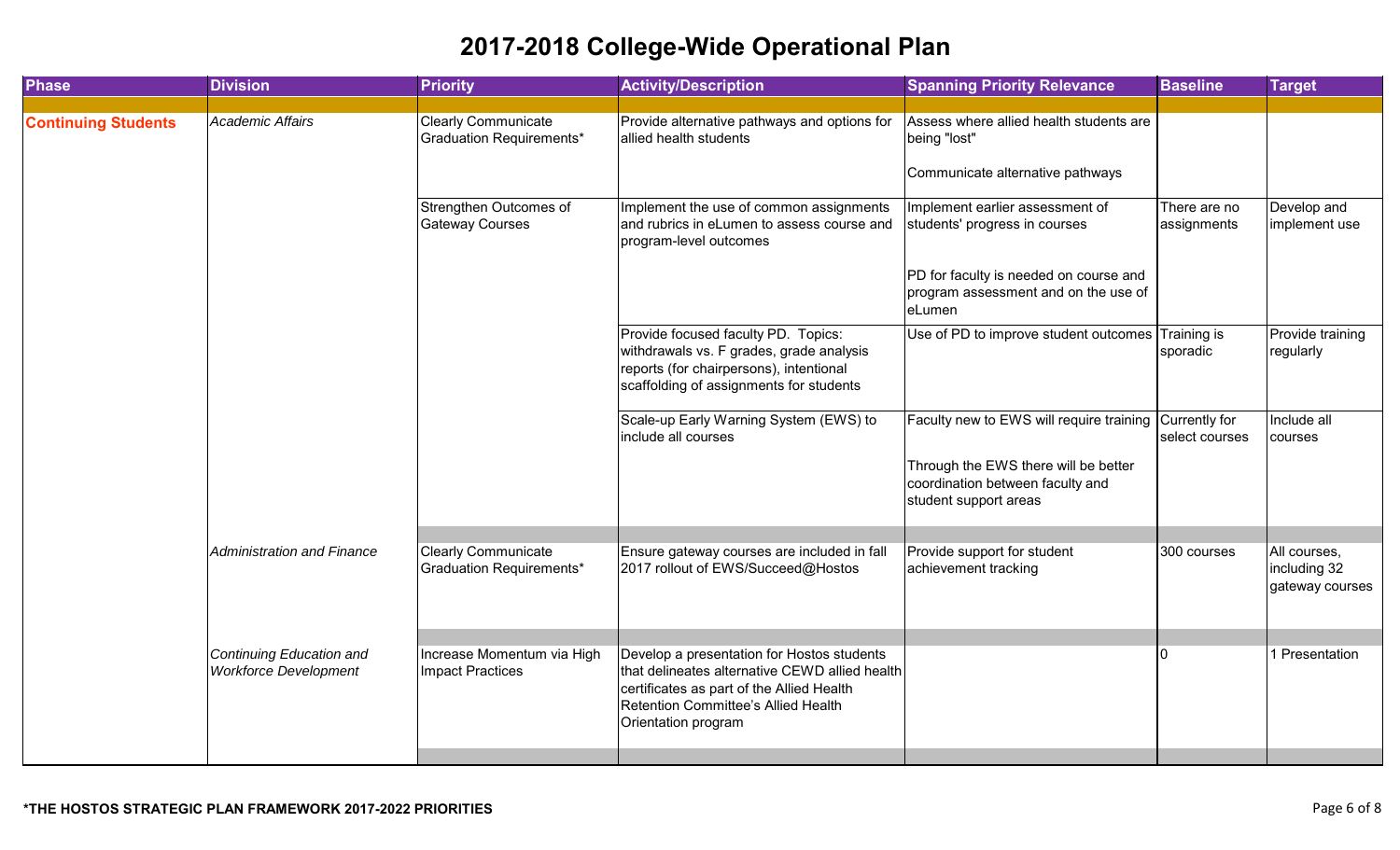| <b>Phase</b>               | <b>Division</b>                                         | <b>Priority</b>                                                              | <b>Activity/Description</b>                                                                                                                                                                                                                     | <b>Spanning Priority Relevance</b>                                                                            | <b>Baseline</b>                            | <b>Target</b>                            |
|----------------------------|---------------------------------------------------------|------------------------------------------------------------------------------|-------------------------------------------------------------------------------------------------------------------------------------------------------------------------------------------------------------------------------------------------|---------------------------------------------------------------------------------------------------------------|--------------------------------------------|------------------------------------------|
| <b>Continuing Students</b> | <b>Institutional Advancement</b>                        | Increase Momentum via High<br><b>Impact Practices</b>                        | Create and implement a multi-media 15/30<br>campaign in support of the CUNY Momentum<br>Campaign using materials from CUNY<br>Central and create original promotional video<br>interviews of Hostos students                                    |                                                                                                               |                                            | 1 Campaign                               |
|                            |                                                         |                                                                              |                                                                                                                                                                                                                                                 |                                                                                                               |                                            |                                          |
|                            | Student Development and<br><b>Enrollment Management</b> | <b>Clearly Communicate</b><br>Graduation Requirements*                       | Create an Academic Recovery Contract for<br>students in probation. Contract will have clear<br>guidelines of participation in the program,<br>process of academic probation, and available opportunities and challenges<br>supports & resources | Program and student experience will be 0<br>reviewed through data reports and<br>surveys to evaluate success, |                                            | <b>Contract Created</b><br>& Implemented |
|                            |                                                         | Increase Momentum via High<br><b>Impact Practices</b>                        | Create an individualized student transfer<br>progress plan; a guide to help students<br>transfer to appropriate institutions for<br>advanced education                                                                                          | Provide clear communication to<br>students on track to graduate                                               | <sup>n</sup>                               | Implement                                |
|                            |                                                         |                                                                              | Facilitate two transfer talk workshops: one<br>with faculty sharing their college experience<br>and the other with 4-year colleges providing<br>information on the programs they offer                                                          |                                                                                                               |                                            | 2 workshops<br>completed                 |
|                            |                                                         |                                                                              |                                                                                                                                                                                                                                                 |                                                                                                               |                                            |                                          |
| <b>Completing Students</b> | <b>Academic Affairs</b>                                 | <b>Improve Communications for</b><br>Employment & Transfer<br>Opportunities* | Highlight job and transfer opportunities for<br>students majoring in Liberal Arts on new<br>webpage                                                                                                                                             | Work across units and divisions to<br>gather and share information                                            | Currently doesn't Develop Liberal<br>exist | Arts webpage                             |
|                            |                                                         |                                                                              | Partner with CEWD and Career Services to<br>use Career Coach and make sure it is linked<br>on all department webpages                                                                                                                           | Assess student use of Career Coach                                                                            | It is not on any<br>department<br>pages    | Implement on all<br>department<br>pages  |
|                            |                                                         |                                                                              |                                                                                                                                                                                                                                                 | Communicate the availability of career<br>services                                                            |                                            |                                          |
|                            |                                                         |                                                                              |                                                                                                                                                                                                                                                 | Link students to jobs in the community                                                                        |                                            |                                          |